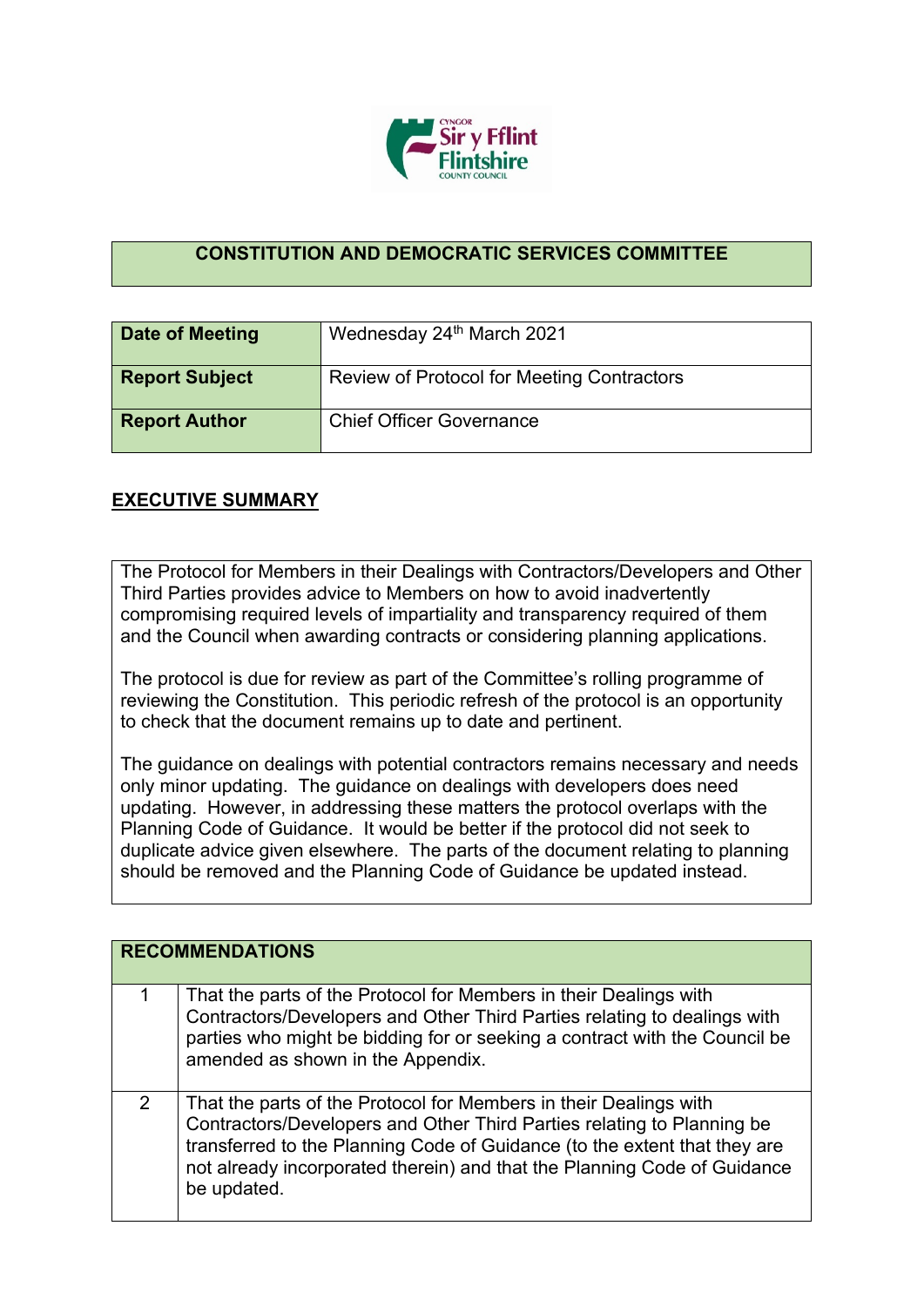| 1.00 | <b>EXPLAINING THE REVIEW OF PROTOCOL</b>                                                                                                                                                                                                                                                                                                                                                                                                                                                                                                                                                                                                                                                                                                                                                                                                                                                  |
|------|-------------------------------------------------------------------------------------------------------------------------------------------------------------------------------------------------------------------------------------------------------------------------------------------------------------------------------------------------------------------------------------------------------------------------------------------------------------------------------------------------------------------------------------------------------------------------------------------------------------------------------------------------------------------------------------------------------------------------------------------------------------------------------------------------------------------------------------------------------------------------------------------|
| 1.01 | The Council spends about £198m every year on contracts. It also buys<br>and sells land/buildings. Contracts should be awarded and planning<br>applications should be decided fairly, impartially and in a transparent<br>manner. In addition, the Council considers planning applications, which, if<br>granted, can generate many thousands of pounds for developers. The<br>Protocol for Members in their Dealings with Contractors/Developers and<br>Other Third Parties ("the Protocol") gives advice to members on how to<br>ensure they do not inadvertently compromise the fairness or transparency<br>of such matters.                                                                                                                                                                                                                                                            |
| 1.02 | The Protocol explains the considerations that apply to the award of<br>contracts and also the determination of planning applications. It gives<br>guidance on whether Members should meet with people seeking contracts<br>with the Council and safeguards that should be applied if they do so. This<br>guidance remains both necessary and pertinent though some of the<br>terminology needs updating. Some scenarios to illustrate the situations<br>covered by the Protocol have also been included. The proposed changes<br>are tracked in the document at Appendix 1.                                                                                                                                                                                                                                                                                                               |
| 1.03 | The Protocol also gives advice on what Members should do if they are<br>approached or lobbied by either planning applicants or objectors.<br>-ln<br>summary Members must declare if they have been spoken to four or more<br>times. However, the Protocol does not then impose any obligation on<br>Members to take any action in respect of being lobbied to this degree and<br>further advice on the issue is needed. This is a lacuna that should be<br>addressed. A similar requirement to declare being lobbied is included in<br>the Planning Code of Guidance. That Code of Guidance is also similarly<br>silent on what Members should do if they are lobbied. It would be better if<br>the issues were handled comprehensively in the Planning Code of<br>Guidance. That document will updated and reported to Planning Strategy<br>Group before being coming to this Committee. |
| 1.04 | The amended protocol should then be included within training and<br>induction programmes for officers who award contracts and Members of<br>Cabinet.                                                                                                                                                                                                                                                                                                                                                                                                                                                                                                                                                                                                                                                                                                                                      |

| 2.00         | <b>RESOURCE IMPLICATIONS</b>      |
|--------------|-----------------------------------|
| $\vert$ 2.01 | None associated with this report. |

| 3.00 | <b>CONSULTATIONS REQUIRED / CARRIED OUT</b>                                                                                             |
|------|-----------------------------------------------------------------------------------------------------------------------------------------|
| 3.01 | This Protocol was reviewed at Standards Committee on Monday 1st<br>March. If approved this Protocol will be considered at Full Council. |